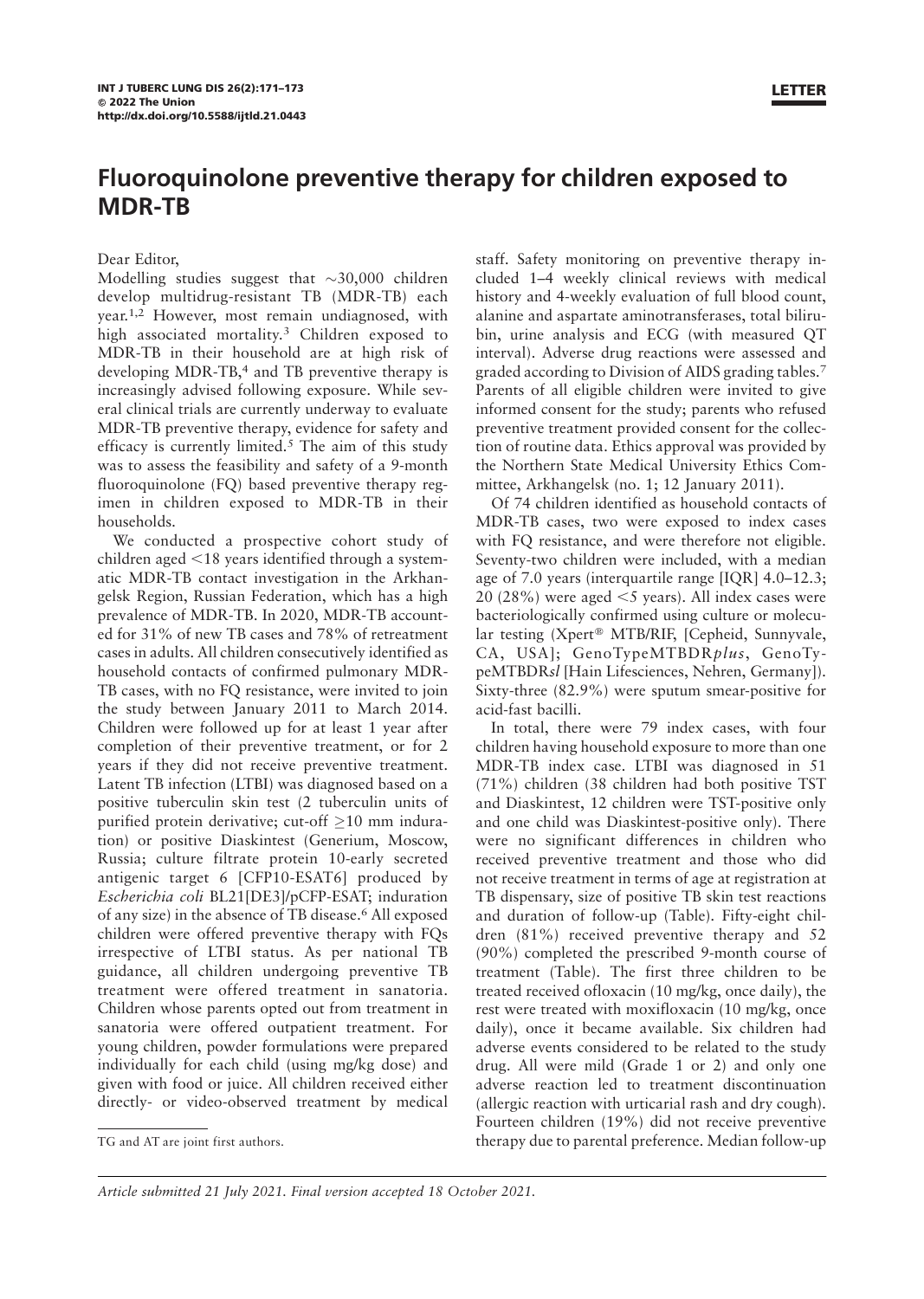Table Baseline characteristics and management of child household contacts of MDR-TB cases in the Arkhangelsk Region, Russian Federation

|                                                                                                                                                                          | Received<br>preventive therapy<br>n(% )                         | Refused<br>preventive therapy<br>n(% )                       | Overall<br>n(%)                                                | $P$ value*           |
|--------------------------------------------------------------------------------------------------------------------------------------------------------------------------|-----------------------------------------------------------------|--------------------------------------------------------------|----------------------------------------------------------------|----------------------|
| Child household contacts, n<br>Age at registration at TB dispensary, years, median [IQR]<br>TST induration, mm, median [IQR]<br>Diaskintest induration, mm, median [IQR] | 58<br>$7.3$ [3.6-13.0]<br>$13.0$ [9.5-16.0]<br>$10[4.5 - 16.5]$ | 14<br>$6.0$ [5.0-7.8]<br>14.5 [10.3-16.0]<br>$3$ [1.5-13.75] | 72<br>$7.0$ [4.0-12.3]<br>$13.0$ [10.0-16.0]<br>$9$ [2.9-15.0] | 0.44<br>0.49<br>0.37 |
| Preventive therapy<br>Time from registration to preventive therapy, months<br><b>MFX</b><br>Ofloxacin                                                                    | $1.2$ [0.8–3.6]<br>55 (95)<br>3(5)                              |                                                              |                                                                |                      |
| Duration, months, median [IQR]<br>9 months<br>$6$ months <sup><math>†</math></sup><br>$<$ 2 months <sup><math>\pm</math></sup><br>Adverse reactions <sup>§</sup>         | $9.0$ [9.0-9.0]<br>52 (90)<br>2(3)<br>4(7)<br>6(10)             |                                                              |                                                                |                      |
| Follow-up, months, median [IQR]<br>Exited study $<$ 12 months<br>Exited study 12-24 months<br>Transferred out<br>LTFU                                                    | 25.4 [18.8-30.8]<br>2(3)<br>2(3)<br>9(16)<br>3(5)               | 24.8 [17.9-29.4]<br>0(0)<br>1 (7)<br>1 (7)<br>1 (7)          | 25.1 [18.5-30.5]<br>2(3)<br>3(4)<br>10(14)<br>4(6)             | 0.38                 |
| Developed TB                                                                                                                                                             | $\Omega$                                                        |                                                              |                                                                | N/A                  |

\* Mann-Whitney test.<br><sup>†</sup> Two patients had 6 months of treatment because of the clinician's decision.

‡ Three patients interrupted treatment because of their parents' decision, one child stopped treatment (MFX) due to an allergic reaction (urticaria and dry cough).<br><sup>§</sup> Defined as adverse event at least possibly related to Grade 1 raised ALT and/or AST at 2 and 7 months of treatment, 1 child had allergic reaction (urticaria and dry cough) of Grade 2 at 8 months of treatment, 1 child<br>had decreased potassium of Grade 1 at 5 months and 2 had mi

MDR-TB = multidrug-resistant TB; IQR = interquartile range; TST = tuberculin skin test; MFX = moxifloxacin; LTFU = lost to follow-up; ALT = alanine aminotransferase; AST = aspartate aminotransferase.

was 25.1 months (IQR 18.5–30.5). Of the 58 children treated, none developed TB disease during follow-up; of 14 children who did not have preventive treatment, one child developed culture-positive TB at 18 months post-registration at the TB dispensary, with the same resistance profile as the index case.

Our study shows that MDR-TB preventive therapy with FQ is safe and well-tolerated by children, and none of the treated children developed TB. In 2014, TB prevention was centrally placed by the WHO as one of the main interventions in the End TB Strategy, and MDR-TB preventive therapy is currently considered to be a core element of the public health approach to MDR-TB.<sup>5</sup> Our study was set up in 2011 and was among the first paediatric cohorts to explore the safety of MDR-TB preventive therapy among child household contacts. We identified a high proportion of children exposed to pulmonary MDR-TB in their household to have LTBI, and therefore at high risk of future MDR-TB disease. The study showed that FQ preventive therapy for children was feasible, and uptake was good. More than 80% of parents agreed for their child to receive preventive therapy and 90% of treated children completed the intended 9-month treatment period. Moxifloxacin was selected over levofloxacin as it was easier to access. Preventive therapy was administered under observation by medical staff, as this is routine practice in Russia. In recent years many families have opted for video-observed therapy, which eases the burden for families and health systems.

The strength of our study is a complete coverage of all identified MDR-TB child household contacts from bacteriologically confirmed pulmonary MDR-TB index cases over 3 years in the region. Despite the large catchment area, the study was limited by the modest number of exposed children, which precluded efficacy estimates. Since 2018, most international TB guidelines and TB networks recommend FQ-based preventive therapy on a case-by-case basis for household contacts of MDR-TB cases.<sup>5,8-10</sup> The recommended regimen is a FQ (moxifloxacin or levofloxacin) given alone, or in combination with an additional agent to which the strain from the index case is susceptible, daily for 6–12 months. These recommendations are conditional and based on lowcertainty evidence from observational and surveillance studies. Our study provides additional evidence on the feasibility and safety of FQ-based MDR-TB preventive therapy in children. Further work on the implementation of such regimens by TB programmes is urgently required.

T. GUREVA,<sup>1</sup> A. TURKOVA,<sup>2</sup> E. YABLOKOVA,<sup>1</sup> P. SMIRNOVA,<sup>3</sup> O. Sveshnikova,<sup>3</sup> O. Zolotaya,<sup>3</sup> E. NIKISHOVA,<sup>1</sup> E. HELDAL,<sup>4</sup> S. HINDERAKER,<sup>5</sup> J. A. SEDDON,<sup>6</sup> A. MARIANDYSHEV<sup>1,7</sup> 1Northern State Medical University, Arkhangelsk, Russian Federation; 2MRC Clinical Trials Unit at